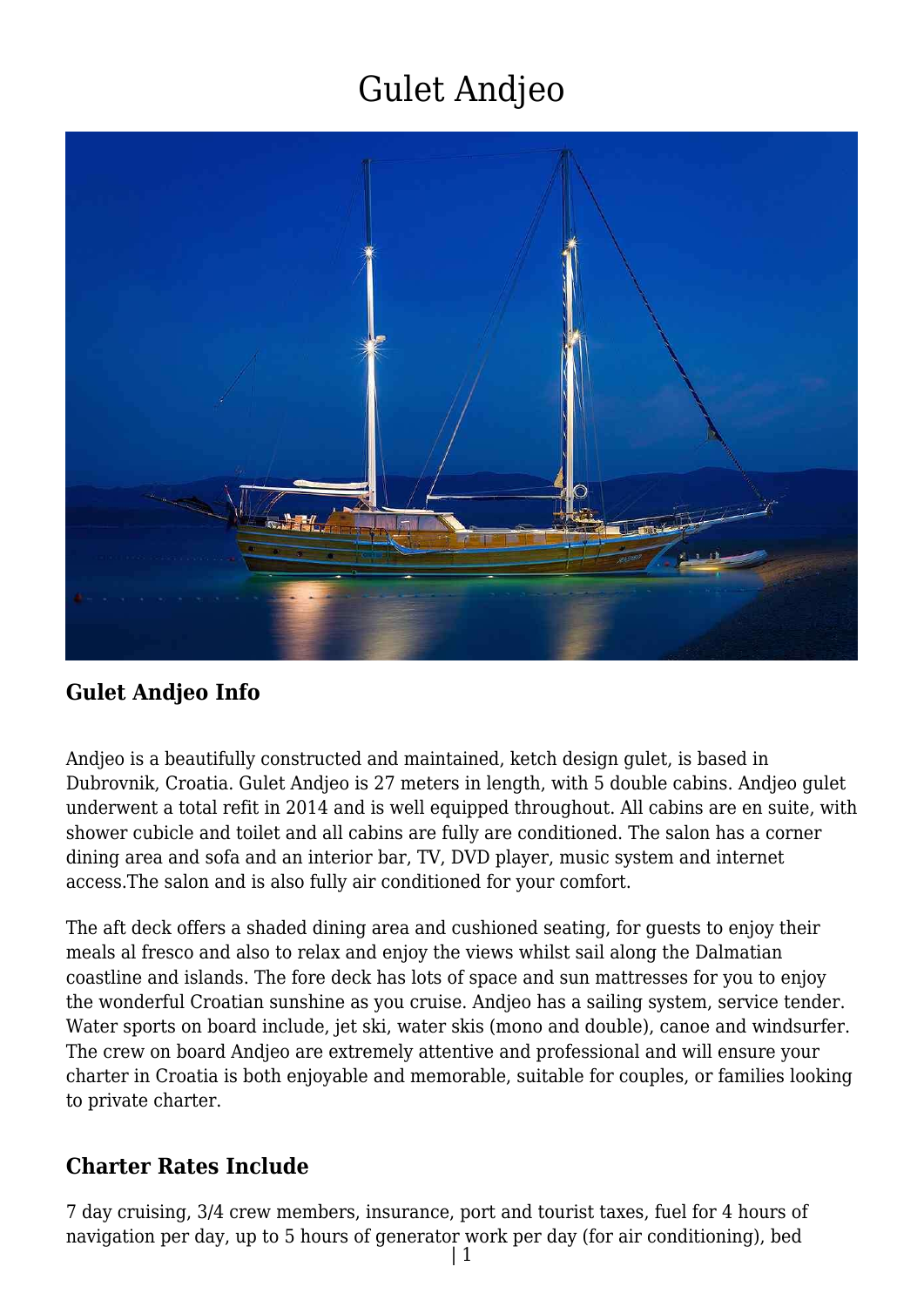sheets and towels, beach towels, the Captain's dinner, still water, tea and coffee, WI – FI Internet (1 GB/day).

#### **Charter Rates Doesn't Include**

Food, drinks and beverages, entrance to the National Parks, land transfers, special demands for embark and disembark out of the base port, jet ski (150 Eur per hour; jet ski is allowed only to persons with valid license to drive jet), tips for the crew.

#### **Food Options**

Half Board €350 PPPW

Full Board €500 PPPW

Soft Drink Package €100 PPPW

All Inclusive Local Package €200 PPPW

### **Payment Options**

We will require a 50 % deposit of the gulet rental to secure your reservation in Croatia, this is payable by bank transfer.

The remaining balance including food monies, is payable 6 weeks before departure by bank transfer or alternatively the full amount may be paid in cash on arrival.

| Guest: $10$                           | <b>Gulet Country: Croatia</b>        |
|---------------------------------------|--------------------------------------|
| <b>Private Notes:</b>                 | <b>Gulet Price:</b> $\epsilon$ 16800 |
| <b>Price List (per week):</b>         |                                      |
| May: $\epsilon$ 17500                 | <b>June:</b> $\epsilon$ 19500        |
| <b>July:</b> $\epsilon$ 21500         | August: $\epsilon$ 21500             |
| September: $\epsilon$ 19500           | October: $\epsilon$ 17500            |
| <b>Production Year: 1997</b>          | <b>Refit Year: 2013</b>              |
| <b>Class: Deluxe</b>                  | <b>Length:</b> $27m$                 |
| <b>Beam:</b> 6.30m                    | <b>Cabins: 5</b>                     |
| Crew: 4                               | <b>Design Type: Gulet</b>            |
| <b>Engine:</b> Cummins 350HP Turbo    | <b>Cruising Speed: 12kts.</b>        |
| <b>Base Port: Dubrovnik - CROATIA</b> |                                      |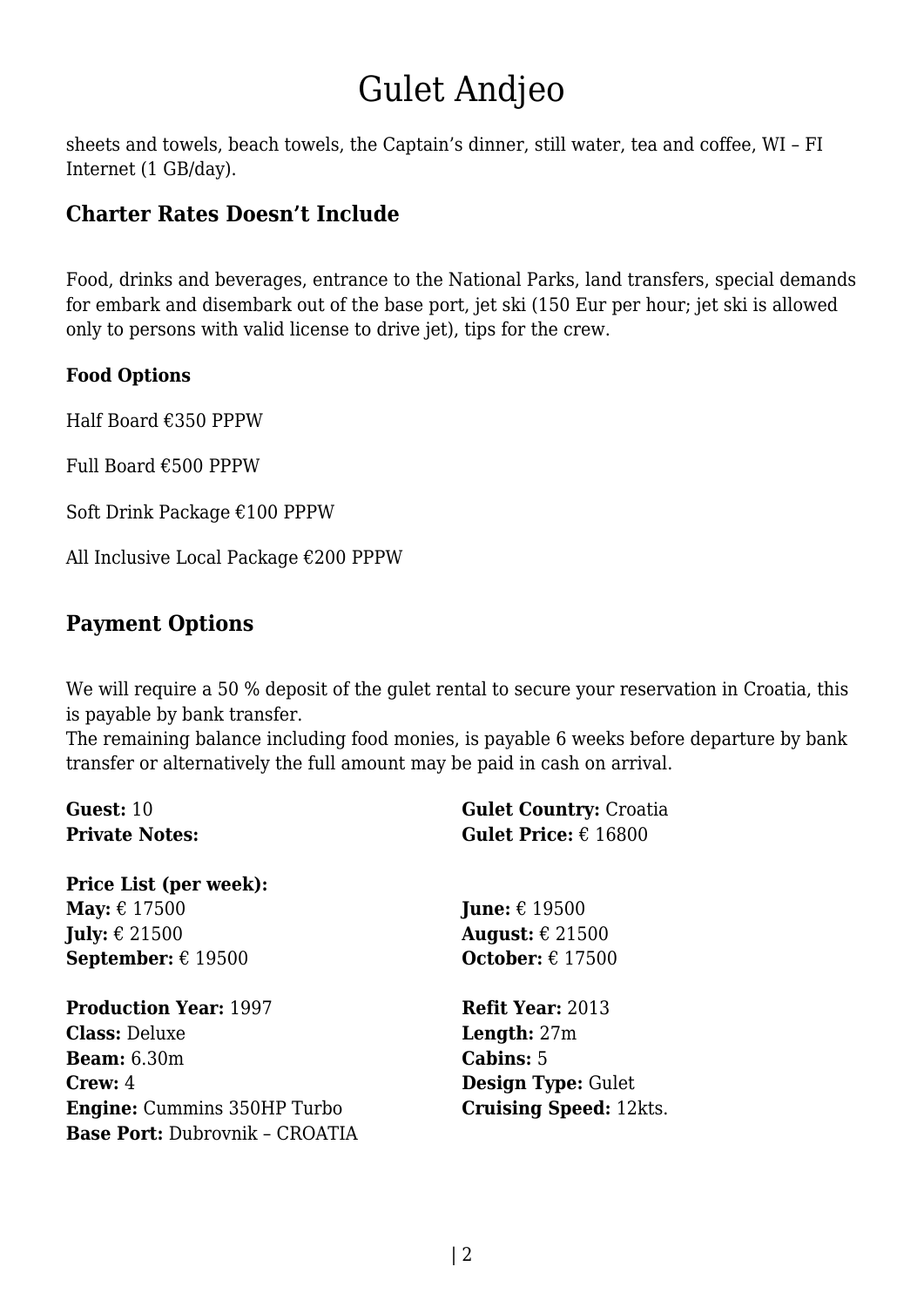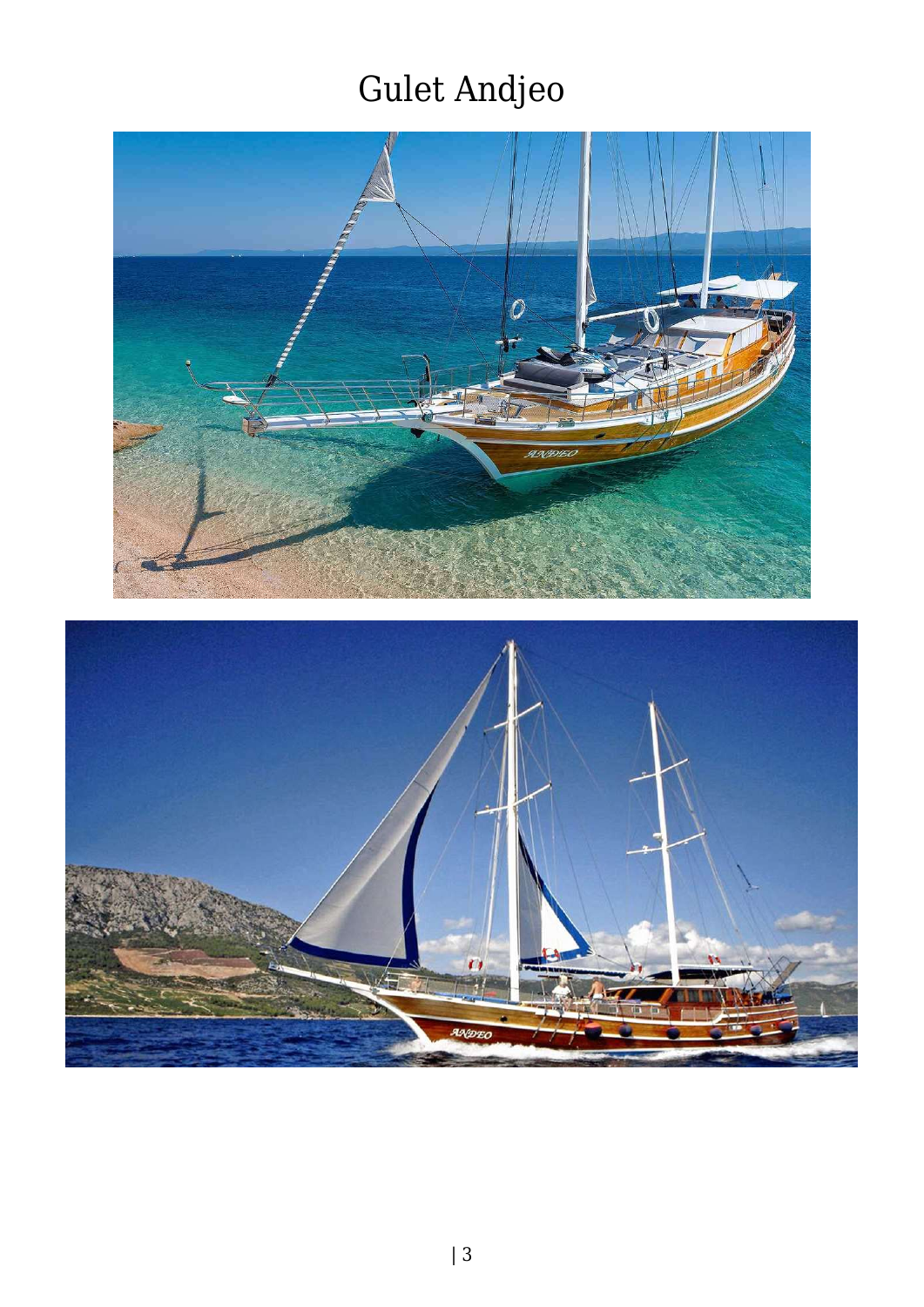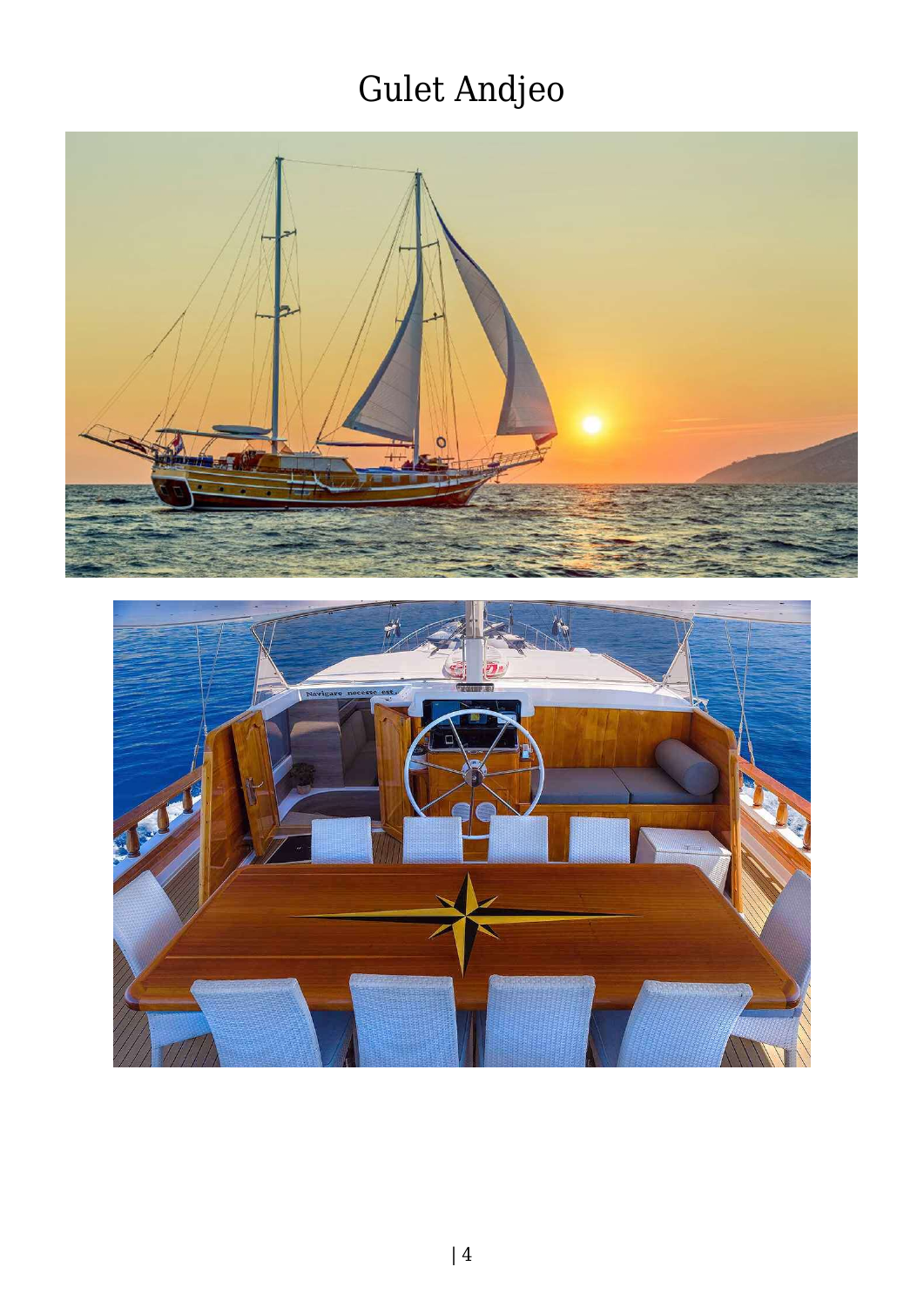